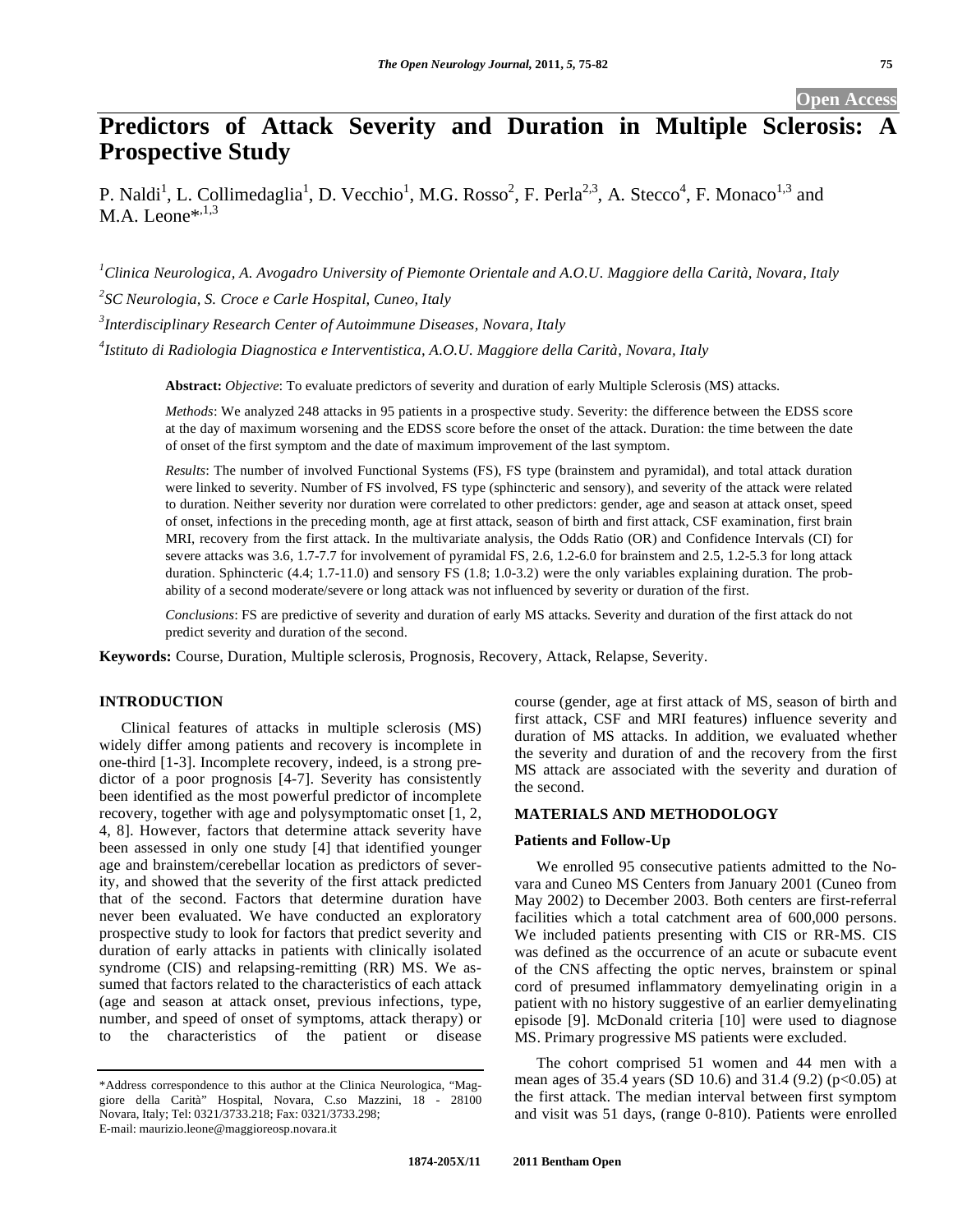on their first visit to one of the two Centers. This corresponded to the first attack in 55 cases (58%). The others were observed 1 to 27 months after the first attack (only 13 during or after the second). All patients had MRI; cerebrospinal fluid (CSF) was examined in 79. Other examinations were performed to rule out an alternative diagnosis. After the first visit, patients were clinically evaluated every 6 months until the end of the follow-up (July 31, 2005). During each visit, they were scored according to the Expanded Disability Status Scale (EDSS) [11]. Follow-up ranged from 19 to 55 months (mean 36.8; SD 10.2). At the end of follow-up, 21 were still CIS and 71 RR-MS; 3 patients had already entered secondary progression. For patients who presented a relapse in the last semester of the follow-up, an extra 12-month period (after July 31) was added to ascertain recovery (not considered in calculation of the mean follow-up).

Patients were instructed to phone the MS Center on the appearance of new symptoms and a visit was arranged in no more than 3 days. Further visits were planned after 3 and 5 days, and 1 month after the attack onset. Each attack was evaluated by an examiner neurologist blind to the treating neurologist. Each patient was provided at the beginning of the attack with a diary, derived from Liu [12] and asked to indicate each symptom and circle each day in which it was present. Diaries were collected at the end of the attack, and their information was integrated with that from the interview. Data on attacks not directly observed by us (anamnestic attacks, N=77, 40 first) were collected from hospital discharge letters, emergency departments and outpatient neurological reports, and integrated through interviews of patients and their relatives. Decision whether or not to treat an attack (either orally or intravenously) was left to the patient's physician. Seventeen patients were started on disease-modifying therapy (15 interferon, 2 glatiramer acetate) during the follow-up period, only in two cases before the second attack. The study was approved by the Ethical Committee of our Hospital; written informed consent was obtained to participate in the study and maintain data in the data-base.

## **Attack Definition**

Attack was defined as "acute or subacute occurrence, recurrence or worsening of symptoms of neurologic dysfunction attributable to MS, lasting more than 24 hours after a period of at least 30 days of improvement or stability" [13]. Neurological deterioration of pre-existing symptoms accompanied by fever or concomitant infection (pseudoexcerbation) was not considered a attack. Paroxysmal episodes were considered as attacks when multiple and occurring over not less than 24 hours. Symptoms occurring within a month after the initial symptoms of an attack were considered to be part of the same episode [10]. For each attack, type of symptoms and signs and dates of occurrence were collected on an adhoc form, derived from Trojano *et al* [14]. Symptoms and signs were grouped to fit in with the Kurtzke Functional Systems (FS) [11]. For each symptom/sign we defined the date of onset, maximum worsening (zenith), start of improvement, and maximum improvement, defined as the date after which no further subjective improvement was noted. The score for each FS and the total EDSS score were calculated at onset, at the zenith and at the first examination after the day of maximum improvement. Agreement between the "attack" examiners was calculated with the Kappa statistics and varied from 0.7 to 0.9 for each FS [1].

# **Definition of Severity, Duration and Predictive Factors**

Severity was graded according to the difference between the EDSS score at the day of maximum worsening and the EDSS score before the onset of the attack, as: very mild (0 or 1 point), mild (1.5 or 2 points), moderate (2.5 or 3 points), and severe (3.5 points or more). Duration was calculated as the time between the date of onset of the first symptom and the date of maximum improvement of the last symptom and classed as short  $(\leq 30 \text{ days})$ , intermediate (31-60 days) and long (>60 days). We evaluated two groups of predictive factors related to either the single attack or the single patient, including disease course characteristics. Attack-related factors were: age at the onset of the attack, season of the attack, type of FS involved, speed of onset, number of affected FS, infections in the preceding month, and therapy of the attack. Patient-related factors were: gender, age at first attack, season of birth and of first attack, oligoclonal bands at CSF examination, Link Index, CSF IgG value, total number and number of gadolinium-enhancing lesions at first brain MRI. Recovery after the first attack was considered incomplete when the difference between the score at the date of maximum improvement and the score before the onset of the attack was  $\geq 1$  for at least one FS [1]. The definition of the other predictive variables are reported in our previous paper [1].

Data were analyzed with SAS [15]. Statistical comparisons were performed with Student's t test for independent samples, chi-square and chi-square for trend where appropriate. Spearman's coefficient was used for correlations. In view of the large number of comparisons, the Bonferroni correction for statistical significance was used. Odds Ratios (OR) with 95% confidence intervals (CI) were calculated. For multivariate analyses, possible predictors were dichotomized as follows: monosymptomatic vs. bi-polysymptomatic; severe vs. very mild+mild+moderate; long vs. intermediate+short, attack therapy vs. no therapy, season spring+summer vs. autumn+winter, age at attack onset < 30 vs. >=30. A multiple logistic regression was performed using SAS/LOGISTIC [15], with duration and severity as the dependent variable, entering the predictor variables significant after univariate analysis and attack therapy (forward stepwise selection model with significance level for retention at 0.05).

In another statistical approach, we calculated the cumulative time-dependent probability of a second moderate/severe or long attack by the Kaplan-Meier method with 95% confidence intervals (CI). Date of entry was the date of onset of the first attack and the date of end-point was the date of onset of a severe/moderate or long attack, or July 31, 2005, whichever came first. Patients having a second nonmoderate/severe or non-long attack were censored at the time of their second attack. Categories of severity and duration were used as possible prognostic predictors of a attack. The log-rank test was used to test the significance of differences between groups. Multivariable Cox proportional hazard modeling was used to control for potential predictors of the probability of relapsing (SAS/PHREG) [15]. Predictors were entered into the model simultaneously.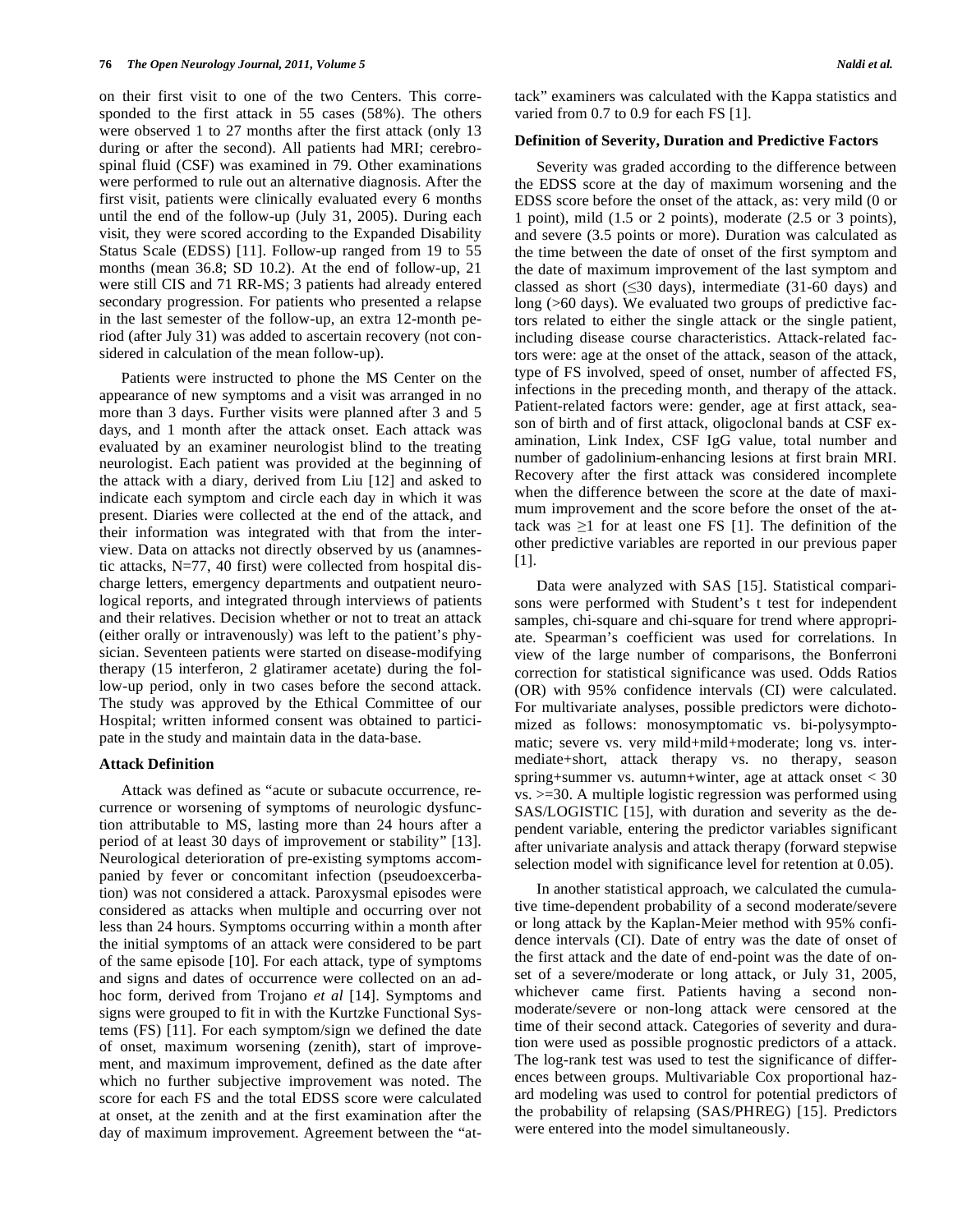# **RESULTS**

During the follow-up we counted 248 attacks (171 observed and 77 anamnestic): 95 first, 62 second, 33 third, 22 fourth, 16 fifth, and 20 subsequents. Very mild and mild attacks were more frequent  $(p<0.01)$  among the anamnestic (46/77, 60%) than the observed (69/171, 40%). Intravenous therapy was done for 26 anamnestic attacks (34%), compared to 99 observed  $(58\%, p<0.001)$ . No significant differences were found between observed and anamnestic attacks in terms of frequency of all the other possible predictive factors; therefore anamnestic and observed attacks have been combined in the analysis.

| Severity <sup>a</sup>            |                |               |                 |               |             |               |                |               |                         |
|----------------------------------|----------------|---------------|-----------------|---------------|-------------|---------------|----------------|---------------|-------------------------|
|                                  |                | very mild     | mild            |               | moderate    |               | severe         |               |                         |
| <b>Predictive Factor</b>         | ${\bf N}$      | $\frac{0}{0}$ | ${\bf N}$       | $\frac{0}{0}$ | $\mathbf N$ | $\frac{0}{0}$ | $\mathbf N$    | $\frac{0}{0}$ | p-value <sup>b</sup>    |
| <b>Number of FSs involved</b>    |                |               |                 |               |             |               |                |               |                         |
| Monosymptomatic                  | 52             | 34.9          | 60              | 40.3          | 29          | 19.5          | $8\,$          | 5.4           |                         |
| Bisymptomatic                    | 9              | 15.8          | 18              | 31.6          | 19          | 33.3          | 11             | 19.3          | ${<}0.0001^{\circ}$     |
| Polysymptomatic                  | $\overline{4}$ | 9.5           | 11              | 26.2          | 11          | 26.2          | 16             | 38.1          |                         |
| Type of FS involved <sup>d</sup> |                |               |                 |               |             |               |                |               |                         |
| Pyramidal yes                    | 18             | 18.4          | 33              | 33.7          | 24          | 24.5          | 23             | 23.5          | $=0.003$                |
| no                               | 47             | 31.3          | 56              | 37.3          | 35          | 23.3          | 12             | 8.0           |                         |
| Cerebellar yes                   | 6              | 18.8          | $7\overline{ }$ | 21.9          | 9           | 28.1          | 10             | 31.3          | n.s                     |
| no                               | 59             | 27.3          | 82              | 38.0          | 50          | 23.2          | 25             | 11.6          |                         |
| Brainstem yes                    | 5              | 9.8           | 15              | 29.4          | 19          | 37.3          | 12             | 23.5          | < 0.001                 |
| no                               | 60             | 30.5          | 74              | 37.6          | 40          | 20.3          | 23             | 11.7          |                         |
| Visual yes                       | 16             | 23.2          | 28              | 40.6          | 13          | 18.8          | 12             | 17.4          | n.s                     |
| no                               | 49             | 27.4          | 67              | 34.1          | 46          | 25.7          | 23             | 12.9          |                         |
| Sphincteric yes                  | $\overline{4}$ | 17.4          | 6               | 26.1          | $\sqrt{6}$  | 26.1          | $\tau$         | 30.4          | $\mathbf{n}.\mathbf{s}$ |
| no                               | 61             | 27.1          | 83              | 36.9          | 53          | 23.6          | 28             | 12.4          |                         |
| Sensory yes                      | 32             | 24.8          | 44              | 34.1          | 30          | 23.3          | 23             | 17.8          | n.s                     |
| no                               | 33             | 27.7          | 45              | 37.8          | 29          | 24.4          | 12             | 10.1          |                         |
| Total attack duration®           |                |               |                 |               |             |               |                |               |                         |
| Short                            | 21             | 25.3          | 38              | 45.8          | 18          | 21.7          | 6              | 7.2           |                         |
| Intermediate                     | 32             | 36.0          | 26              | 29.2          | 19          | 21.4          | 12             | 13.5          | $=0.003^{\circ}$        |
| Long                             | 12             | 15.8          | 25              | 32.9          | 22          | 29.0          | 17             | 22.4          |                         |
| <b>Therapy</b>                   |                |               |                 |               |             |               |                |               |                         |
| N <sub>o</sub>                   | 25             | 38.5          | 20              | 30.8          | 13          | 20.0          | $\overline{7}$ | 10.8          |                         |
| Oral                             | 20             | 34.5          | 24              | 41.4          | 12          | 20.7          | $\mathbf{2}$   | 3.5           | $=0.001$                |
| Intravenous                      | 20             | 16.0          | 45              | 36.0          | 34          | 27.2          | 26             | 20.8          |                         |

a Severity was graded according to the difference between the EDSS score at the day of maximum worsening and the EDSS score before the onset of the relapse, as: very mild (0 or 1 point), mild (1.5 or 2 points), moderate (2.5 or 3 points), and severe (3.5 points or more).<br><sup>b</sup>Level of significance at 0.003 according to the Bonferroni correction.

c Denotes the chi-square for trend test.

<sup>d</sup>Here the type of FS (except mental and others) involved in each attack is cross-tabulated against grade of severity.

<sup>e</sup>Calculated as the time between the date of onset of the first symptom and the date of maximum improvement of the last symptom and categorized as short ( $\leq$  30 days), intermediate (31-60 days) and long (>60 days).

The following factors were not statistically related to severity: age at onset of the attack (<30, 30-39, ≥40), season of onset of the attack, infections in the preceding month, speed of onset (calculated as the time between the date of onset and the date of zenith and categorized as acute if the same day, subacute if 2-3 days, and chronic >3 days), gender, age at first attack (<30, 30-39, ≥40), season of birth and of first attack, oligoclonal bands at CSF examination (present/absent), Link Index ( $\leq 0.70$ />0.70) CSF IgG value ( $\leq 0.40$ />0.40 mg/dl), total number of lesions  $(0,1-8, 0)$  lesions), and number of gadolinium-enhancing lesions at first brain MRI  $(0,1, 0)$  lesions), and recovery after the first relapse (complete/incomplete).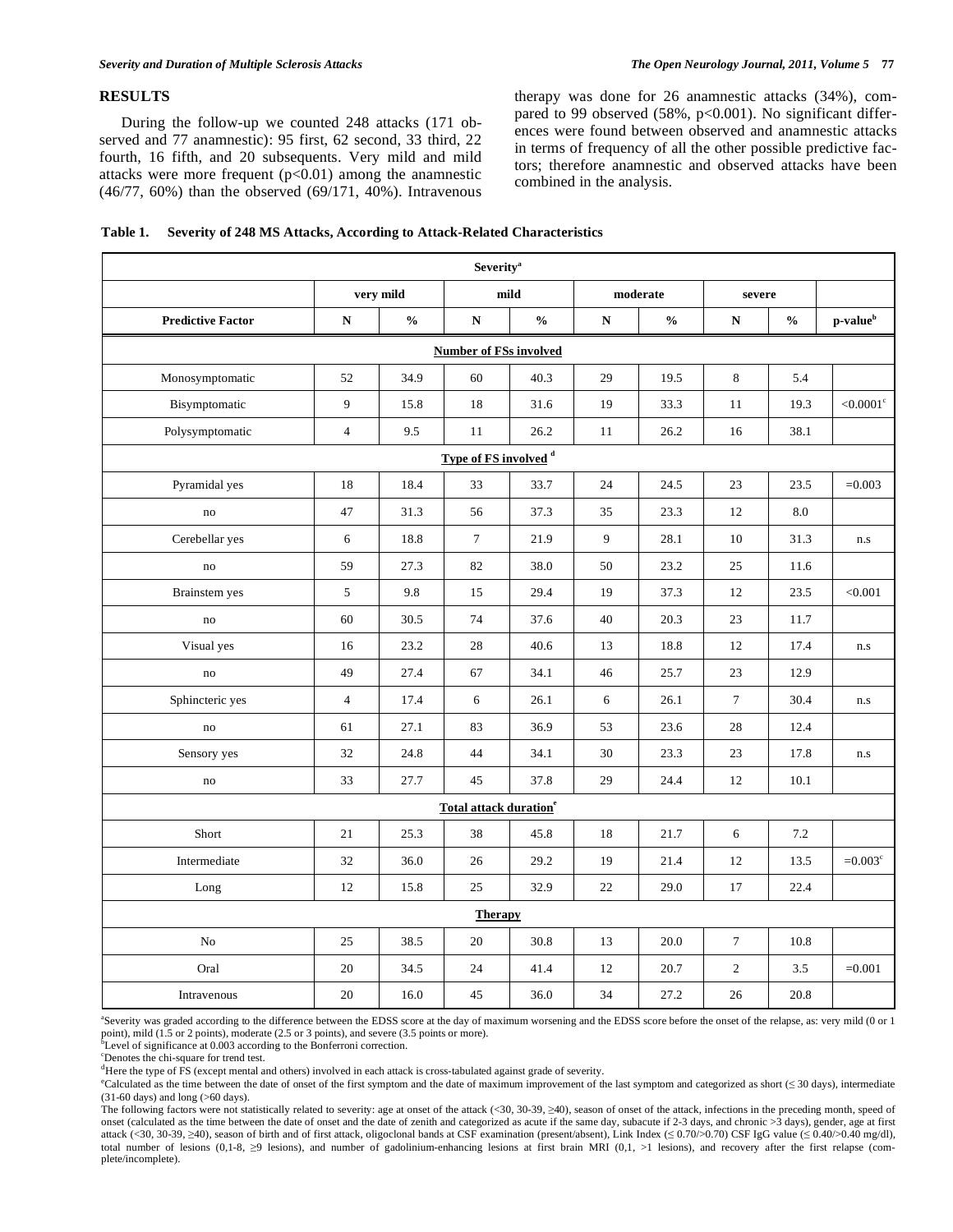#### **Attack Severity**

65 attacks (26%) were very mild, 89 (36%) mild, 59 (24%) moderate, and 35 (14%) severe. Table **1** shows the degree of severity according to the attack-related predictive factors. Pyramidal and brainstem FS, number of FS involved and total attack duration were related to severity, the last two with a clear trend. As expected, iv. therapy was most frequent in more severe attacks. The highest risk of a severe attack was for pyramidal (OR 3.5, 95% CI 1.7-7.5) and cerebellar FS (3.5, 1.5-8.2), followed by sphincteric (3.1, 1.2- 8.1) and brainstem (2.3, 1.1-5.1). Sensory (1.9, 0.9-4.1) and visual (1.4, 0.7-3.1) FS did not significantly increase the risk of a severe attack. Attacks with visual symptoms were more frequently monosymptomatic (45/69, 65%) than those with sensory (50/129, 39%), brainstem (17/51, 33%), motor (31/98, 32%), cerebellar (5/32, 16%), and sphincteric symptoms (1/23, 4%). To avoid bias determined by the multiple inclusion of attacks from single patient, we correlated patient-related predictive factors to attack severity separately for the first and second attack: none of them was correlated with the degree of severity (data not shown). In the multivariate model, the number of symptoms (mono vs. bipolysymptomatic) was the only variable that explained severity (OR for severe attacks: 6.6; 95% CI 2.9-15.3). Since the number of FS is highly related with severity due to the measurement procedure, we performed another analysis, without number of FS. The following variables were retained after stepwise selection: pyramidal (OR 3.6, 1.7-7.7), brainstem (2.6, 1.2-6.0), and long duration (2.5, 1.2-5.3).

## **Attack Duration**

83 attacks (34%) were classed as short, 89 (36%) as intermediate, and 76 (31%) as long. Table **2** shows the duration according to the attack-related predictive factors. Number of FS, type of FS involved (sphincteric and sensory) and severity of the attack were related to duration. The risk of a long duration was significant only for sphincteric  $(5.0; 2.0-$ 12.5), and sensory (2.1, 1.2-3.6) FS involvement. None of patient-related predictive factors was correlated with the duration of both the first and second attack (data not shown).

**Table 2. Duration of 248 MS Attacks, According to Attack-Related Characteristics** 

| Attack duration <sup>a</sup>     |                |               |              |               |           |                                    |                       |  |
|----------------------------------|----------------|---------------|--------------|---------------|-----------|------------------------------------|-----------------------|--|
|                                  |                | short         | intermediate |               | long      |                                    | p-value               |  |
| <b>Predictive Factor</b>         | ${\bf N}$      | $\frac{0}{0}$ | ${\bf N}$    | $\frac{0}{0}$ | ${\bf N}$ | $\mathbf{0}_{\mathbf{0}}^{\prime}$ |                       |  |
| <b>Number of FSs involved</b>    |                |               |              |               |           |                                    |                       |  |
| Monosymptomatic                  | 59             | 39.6          | 53           | 35.6          | 37        | 24.8                               |                       |  |
| Bisymptomatic                    | 17             | 29.8          | 25           | 43.9          | 15        | 26.3                               | $<$ 0.0005 $^{\circ}$ |  |
| Polysymptomatic                  | $\tau$         | 16.7          | 11           | 26.2          | 24        | 57.1                               |                       |  |
| Type of FS involved <sup>d</sup> |                |               |              |               |           |                                    |                       |  |
| Pyramidal yes                    | 30             | 30.6          | 35           | 35.7          | 33        | 33.7                               | n.s.                  |  |
| no                               | 53             | 35.3          | 54           | 36.0          | 43        | 28.7                               |                       |  |
| Cerebellar yes                   | 10             | 31.2          | 9            | 28.1          | 13        | 40.6                               | n.s.                  |  |
| no                               | 73             | 33.8          | 80           | 37.0          | 63        | 29.2                               |                       |  |
| Brainstem yes                    | 18             | 35.3          | 19           | 37.3          | 14        | 27.5                               | n.s.                  |  |
| no                               | 65             | 33.0          | 70           | 35.5          | 64        | 31.5                               |                       |  |
| Visual yes                       | 23             | 33.3          | 23           | 33.3          | 23        | 33.3                               | n.s.                  |  |
| $\mathop{\mathrm{no}}$           | 60             | 33.5          | 66           | 36.9          | 53        | 29.6                               |                       |  |
| Sphincteric yes                  | $\mathfrak{2}$ | 8.7           | 6            | 26.1          | 15        | 65.2                               | < 0.001               |  |
| no                               | 81             | 36.0          | 83           | 36.9          | 61        | 27.1                               |                       |  |
| Sensory yes                      | 31             | 24.0          | 49           | 38.0          | 49        | 38.0                               | $=0.002$              |  |
| no                               | 52             | 43.7          | 40           | 33.6          | 27        | 22.7                               |                       |  |
| <b>Severity</b>                  |                |               |              |               |           |                                    |                       |  |
| Very mild                        | 21             | 32.3          | 32           | 49.2          | 12        | 18.5                               |                       |  |
| Mild                             | 38             | 42.7          | 26           | 29.2          | 25        | 28.1                               |                       |  |
| Moderate                         | 18             | 30.5          | 19           | 32.2          | 22        | 37.3                               | $=0.003$ <sup>c</sup> |  |
| Severe                           | 6              | 17.1          | 12           | 34.3          | 17        | 48.6                               |                       |  |

a Calculated as the time between the date of onset of the first symptom and the date of maximum improvement of the last symptom and categorized as short ( 30 days), intermediate (31-60 days) and long (>60 days).

See Table **1** for the other definitions

The following factors were not statistically related to duration: attack therapy, age and season of onset of the attack, infections in the preceding month, speed of onset, gender, age at first attack, season of birth and of first attack, oligoclonal bands at CSF examination, Link Index, CSF IgG, total number of lesions and number of gadolinium-enhancing lesions at first brain MRI, and recovery after the first relapse (see table 1 for definitions).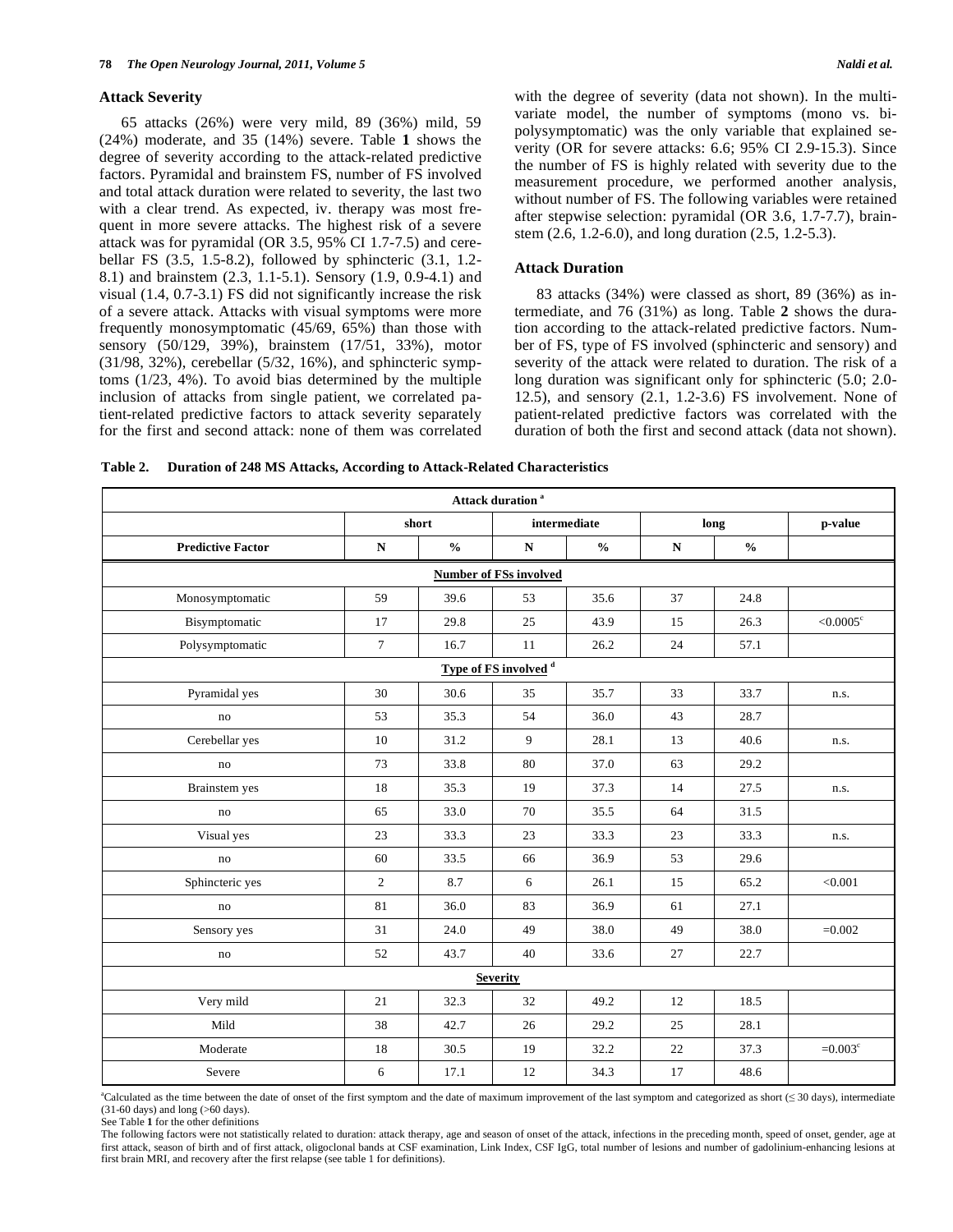In the multivariate model, sphincteric (4.4, 1.7-11.0) and sensory symptoms (1.8, 1.0-3.2) were the only variables explaining duration.

# **Probability of a Severe or Long Second Attack**

In a different approach, we tested whether the probability of a second severe or long attack was influenced by severity and duration of the first. Since the number of second severe attacks was small  $(N=7)$  we grouped them with moderate second attacks  $(N=13)$ . The probability of a second moderate/severe or long attack was not influenced by severity or duration of the first (Figs. **1** and **2**). The 3-year probability of a second moderate/severe attack was 21% (4-38) for a patients with a severe first attack and 22% (12-32) for those with a very mild-mild-moderate first attack (p=0.71). It was 23% (9-37) for a patients with a long first attack, and 21% (10-32) for those with a short-intermediate first attack  $(p=0.89)$ . The 3-year probability of a second long attack was

Probability of a second moderate/severe attack according to severity of the first



Probability of a second moderate/severe attack according to duration of the first



**Fig. (1).** Cumulative time-dependent probability of a second moderate/severe attack according to severity and duration of the first. The 3 year probabilities were: 21% (4-38) for patients with a severe first attack, 17% (4-31) for moderate, 29% (12-46) for mild, and 17% (0-38) for very mild (p=0.70); 23% (9-37) for patients with a long first attack, 24% (7-41) for intermediate and 18% (5-32) for short (p=0.81).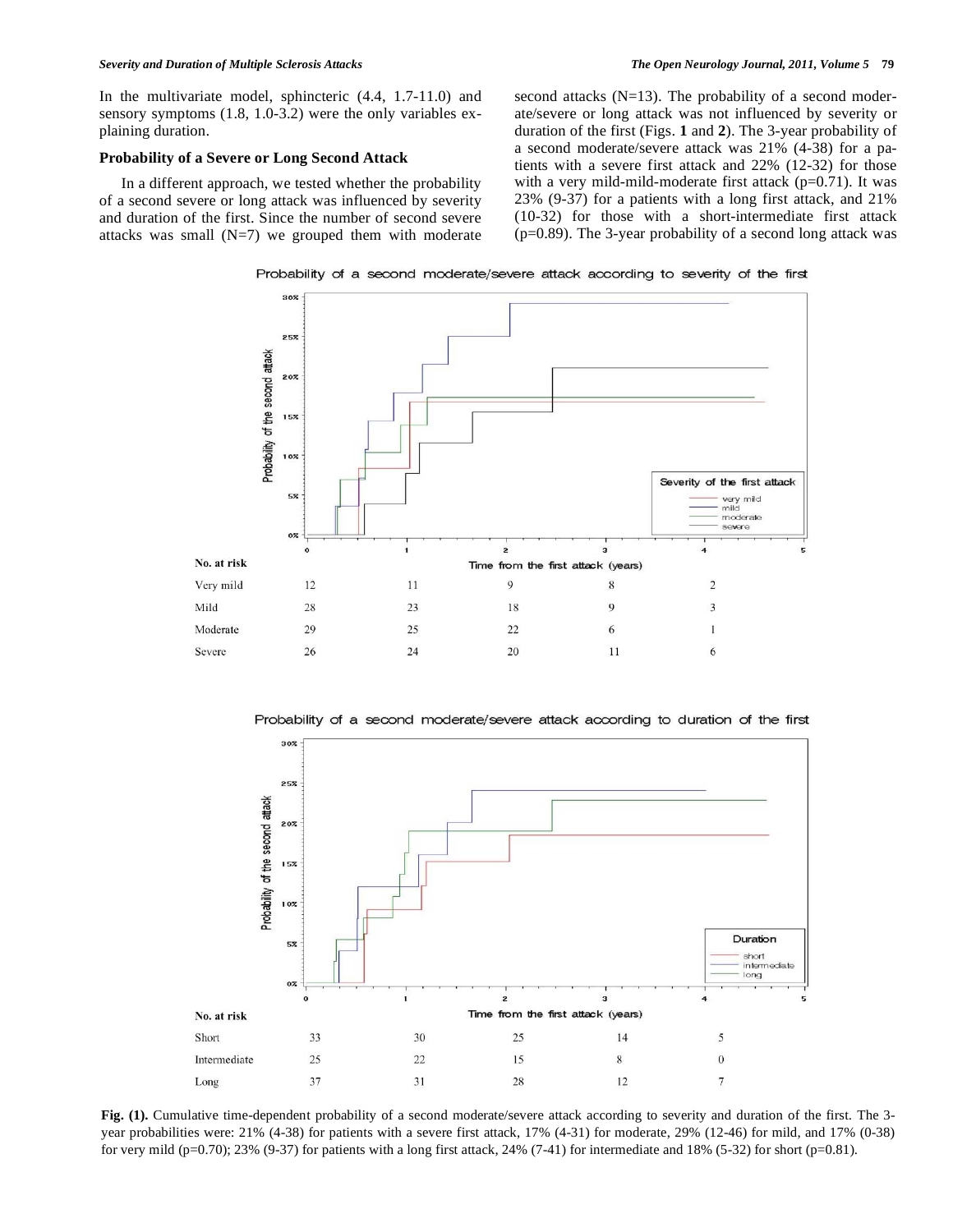



Probability of a second long attack according to severity of the first

Probability of a second long attack according to duration of the first



**Fig. (2).** Cumulative time-dependent probability of a second long attack according to severity and duration of the first. The 3-year probabilities were: 23% (7-39) for patients with a severe first attack, 15% (1-29) for moderate, 13% (0-26) for mild, and 17% (0-38) for very mild  $(p=0.61)$ ; 20% (7-33) for patients with a long first attack, 16% (2-31) for intermediate and 13% (1-26) for short (p=0.75).

23% (7-39) for a patients with a severe first attack, and 14% (6-23) for those with a very mild-mild-moderate first attack  $(p=0.22)$ . It was 15% (5-24) for patients with a long first attack, and 20% (7-32) for those with a short-intermediate first attack ( $p=0.53$ ). We performed a multivariate analysis, including all attack-related factors, gender and recovery after the first attack (Table **3**); other factors not significant in the univariate analysis were not included. The only predictive (negative) variable for a moderate/severe second attack was incomplete recovery from the first attack.

#### **DISCUSSION**

In accordance with our previous study [1], we divided predictive factors into attack-related and patient-related. None of the patient-related features was predictive of attacks severity or duration. Among attack-related factors, the number of FS involved was the only predictor of severity after the multivariate analysis; since the grade of severity in our categorization was not independent from the number of affected FS, we cannot draw any conclusion on the relation between the spread of the damage in each attack and its se-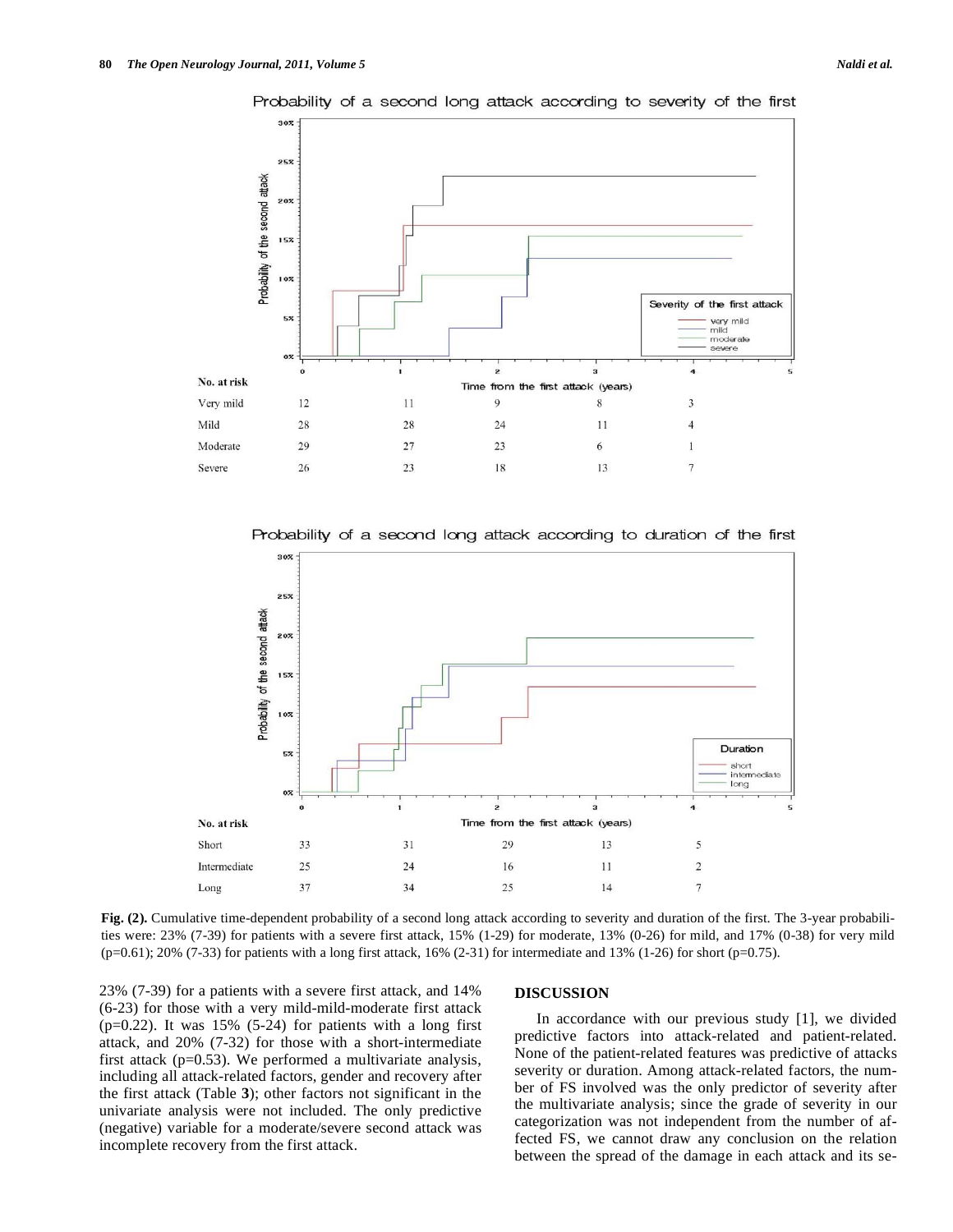|                                           | Second moderate/severe attack |         | <b>Second long attack</b> |         |  |  |
|-------------------------------------------|-------------------------------|---------|---------------------------|---------|--|--|
| <b>Predictor</b>                          | HR (95% CI)                   | p-value | HR (95% CI)               | p-value |  |  |
| Bi-polysimptomatic attack $(>1$ FS)       | $2.50(0.58-10.85)$            | 0.22    | $2.68(0.40-17.91)$        | 0.31    |  |  |
| First attack severity (severe vs. others) | $1.07(0.23-4.97)$             | 0.93    | $0.41(0.08-1.93)$         | 0.26    |  |  |
| First attack duration (long vs. others)   | $3.05(0.87-10.63)$            | 0.08    | $1.55(0.44 - 5.46)$       | 0.50    |  |  |
| Pyramidal FS                              | $0.96(0.24-3.85)$             | 0.95    | $1.14(0.18-7.03)$         | 0.89    |  |  |
| Cerebellar FS                             | $0.95(0.23-3.93)$             | 0.94    | $0.90(0.20-4.13)$         | 0.89    |  |  |
| <b>Brainstem FS</b>                       | $1.22(0.26-5.66)$             | 0.80    | $0.34(0.05-2.20)$         | 0.26    |  |  |
| Sensory FS                                | $1.52(0.44 - 5.25)$           | 0.51    | $0.54(0.13-2.20)$         | 0.39    |  |  |
| Visual FS                                 | $0.35(0.07-1.69)$             | 0.19    | $1.12(0.22 - 5.67)$       | 0.88    |  |  |
| Age at onset of the attack $>30$ years    | $0.79(0.25-2.43)$             | 0.68    | $1.01(0.26-3.86)$         | 0.99    |  |  |
| Attack therapy                            | $0.43(0.13-1.41)$             | 0.16    | $0.37(0.10-1.37)$         | 0.14    |  |  |
| Infection in the preceding month          | $0.47(0.10-2.23)$             | 0.34    | $1.09(0.21 - 5.57)$       | 0.92    |  |  |
| Season (autumn/winter vs. spring/summer)  | $1.38(0.48-3.94)$             | 0.55    | $0.56(0.18-1.78)$         | 0.33    |  |  |
| Male gender                               | $1.75(0.55-5.56)$             | 0.35    | $0.82(0.25-2.65)$         | 0.74    |  |  |
| Incomplete recovery                       | $0.07(0.02-0.32)$             | < 0.001 | $0.50(0.13-1.89)$         | 0.31    |  |  |

**Table 3. Probability of a Second Moderate/Severe or Long Attack: Multivariate Analysis (N=95)** 

verity. Severity clearly differed among FS, pyramidal and brainstem being the most severe both in the univariate and the multivariate analyses. Similar differences were found by Mowry *et al*., [4] in 330 patients. Whether this has biological plausibility (e.g. a different degree of inflammation in different FS) or is a mere consequence of the score system is not clear. Score levels of each FS are not equivalent, and moving from one score to another might not have the same biological meaning for visual, sensory or pyramidal FS. The lower severity of attacks with optic nerve involvement may also depend on the fact that they were more frequent monosymptomatic. Attack duration was one of the factors determining severity; a longer exposure to toxic substances [16] might determine more damage and lower possibility of recovery.

Assessment of duration is hampered by uncertainly as to the exact moment when an attack ends. Despite the fact that no mean duration could be established since attack ends had to be estimated, our three categories clearly identify different durations. Severity and number of symptoms were predictive of long duration in the univariate analysis, but the multivariate model retained only two individual FS, sphincteric and sensory. Attacks with sphincteric symptoms were almost always polysimptomatic and it is also likely that the end of such attacks cannot be readily evaluated. We couldn't compare these data, because factors predicting duration have never been investigated hitherto.

Mowry *et al*., [4] claimed a substantially increased risk of a more severe subsequent event for those with poor recovery from the first, and a tendency to repeat the degree of severity in attacks subsequent to the first. We did not find any relation of severity or duration in the first attack to severity or duration in the second. However the grading systems were different and cannot be fully compared. Patients with incomplete recovery from the first attack had a lower probability to have a moderate/severe, but not a long second attack. This should be interpreted in the context of our measure procedure: patients with a residual high score from the first attack were probably unable to reach a higher score for the second, especially if this occurred in the same FS. Thus attacks with equal severity scored higher and were deemed longer when the first recovered to EDSS 0. Evaluation of third and later attacks could help to understand this point better, but we had a too low number of such attacks to analyze.

Some limitations of our study must be duly acknowledged. Firstly, our analyses was confined to attacks during early stages of the natural history of MS, and our findings cannot be automatically transferred to later attacks. Secondly, steroid management was not standardized, and treatment was left to the patient's own physician*.* Patients with more severe attacks were treated more frequently with steroids. Since many attacks were not immediately treated, the physicians were probably able to establish their severity and treat them accordingly. Thirdly, we used only EDSS to score variations during attacks. This had the limit of lower responsiveness than other scales or impossibility to detect cognitive symptoms, but assured good agreement between the attack evaluators and practicability [1]. Fourthly, one third of our attacks were anamnestic. Although every effort was made to collect as much information as possible, we cannot entirely rule out a bias due to the diversity of data collection. However, inclusion of both anamnestic and observed attacks allowed examination of a consecutive series of events, and separate analysis of anamnestic and observed attacks identified the same predictors of severity and duration in both groups. Fifthly, since our study is hospital-based, a selection bias towards more severe cases cannot be excluded; how